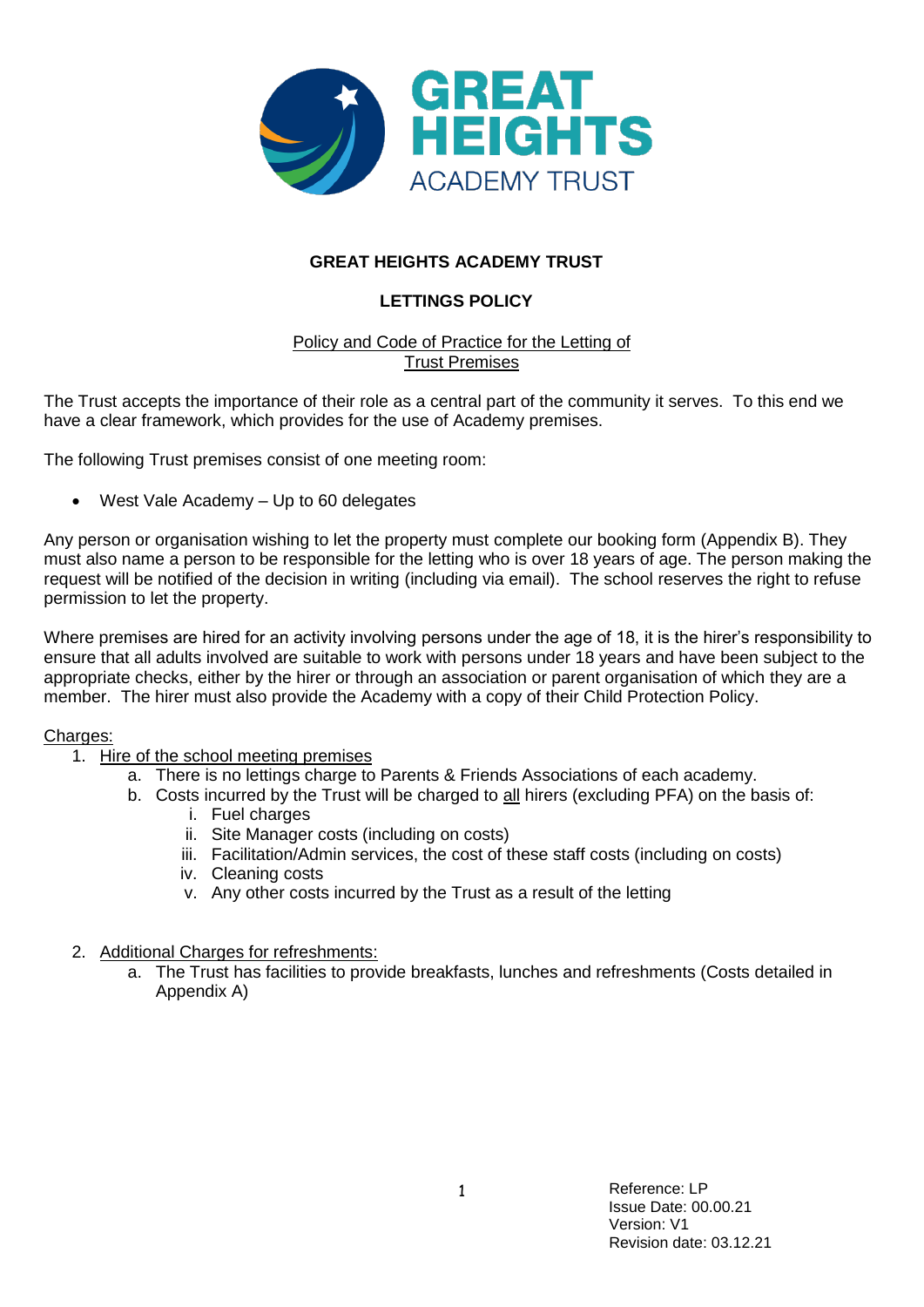### **The Trust Meeting Room and Refreshment Prices as at November 2021**

| <b>Room Hire</b>                                       |                |
|--------------------------------------------------------|----------------|
| Per Day                                                | £100.00        |
| Half a Day                                             | £ 50.00        |
| Per the hour $(8.00 a.m. - 5.00 p.m.)$                 | £ 20.00        |
| Per the hour $(5.00 \text{ p.m.} - 9.00 \text{ p.m.})$ | £ 30.00        |
| Use of Flip Chart & Pens                               | £ 10.00        |
| <b>Projector &amp; Screen</b>                          | £ 25.00        |
|                                                        |                |
| Refreshments - Water Available at all times            |                |
| Tea, Coffee and Biscuits                               | £1.50 per head |
| <b>Breakfast</b>                                       |                |
| Danish, Tea & Coffee                                   | £2.50 per head |
| <b>Lunch - Option 1</b>                                |                |
| Selection of sandwiches with a salad garnish,          | £5.00          |
| crisps, savouries                                      |                |
| Lunch - Option 2                                       | £5.50          |
| As above plus cakes                                    |                |
| Juice                                                  | £1.00 per jug  |

Please note all prices are exclusive of VAT

### Terms & Conditions for Hirers

- 1. All clients must complete a booking form (Appendix B) which must be completed and returned at least 7 days prior to the event. Without this form, we may cancel your booking without notice.
- 2. When arriving at the Trust between the hours of 8am 4pm the named 'responsible' person must inform the Teamworks Team that he or she is now taking up the letting and similarly when departing make it clear the letting has finished. Between the hours of 4pm -9pm the named 'responsible' person must inform premises staff. It is important that the times stated on the letting form are adhered to and not exceeded.
- 3. Please be aware of the contractual obligations of employees working in the Trust during the letting. They may be required to be present throughout the letting and for insurance purposes may only allow use of resources and facilities booked at a prior date.
- 4. The meeting room is not available for public entertainment or the sale of alcohol. If you have any queries around this, you should contact the Trust for clarification.
- 5. The Trust operates a no smoking policy for lettings of its premises and we request that you assist us by observing this.
- 6. Please be aware of noise levels and avoid unnecessary disturbance to the Trust's neighbours.
- 7. The Trust cannot reserve or guarantee car parking spaces, they are allocated to all visitors on a first come, first served basis.
- 8. The Trust does not accept liability for vehicles parked in our car park or belongings left in vehicles.
- 9. Please be considerate of local residents when parking. Residents require easy access to their properties and should not be obstructed by vehicles involved with the letting.
- 10. The management reserves the right to expel anyone from the premises who may be behaving in a manner deemed to be unsuitable, illegal or immoral.
- 11. Hirers must ensure that high standards of cleanliness are maintained at all times.
- 12. Hirers must observe fire precaution procedures as displayed in the rooms.

 Reference: LP Issue Date: 00.00.21 Version: V1 Revision date: 03.12.21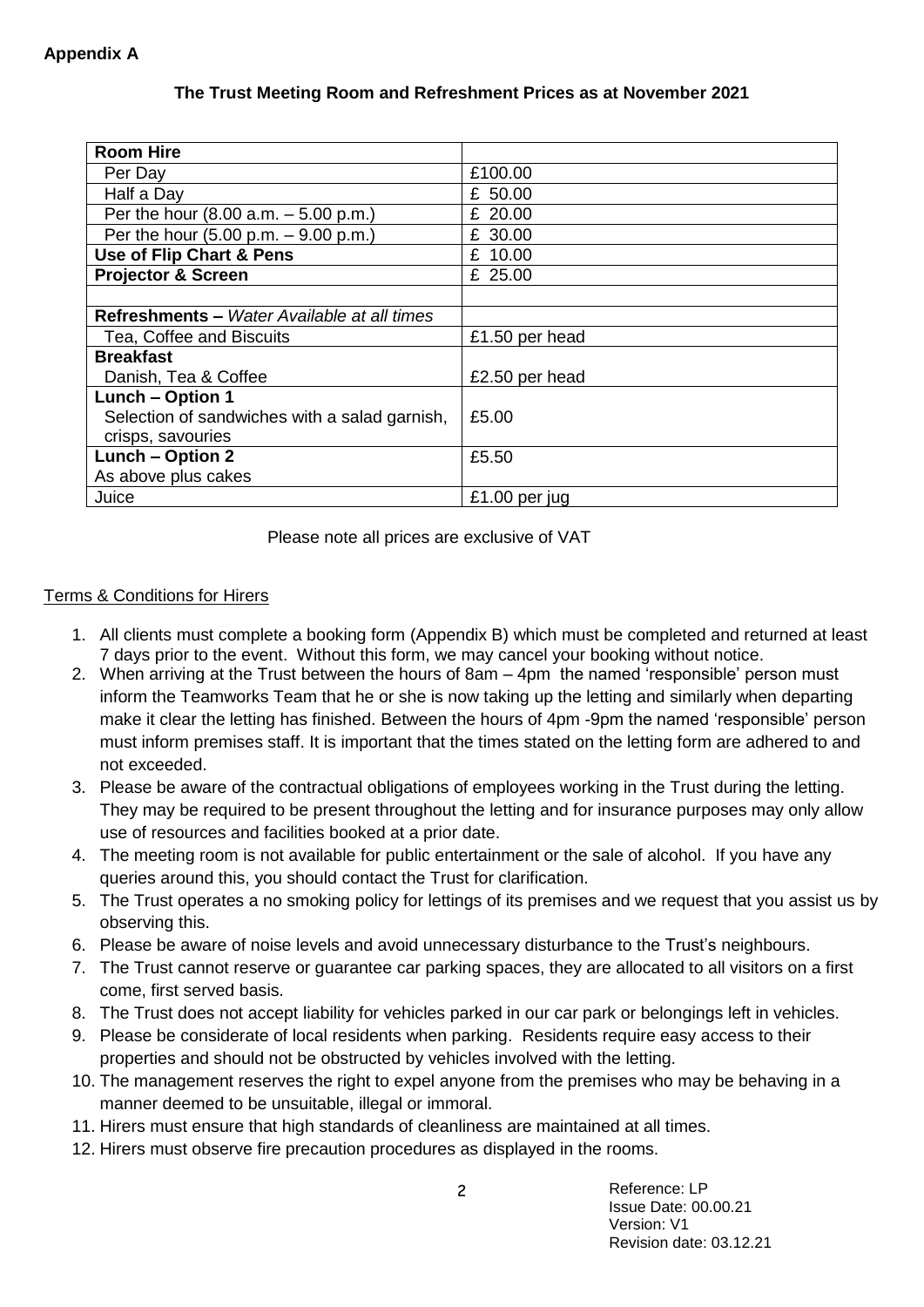- 13. Hirers must at all times observe Health and Safety at Work regulations whilst using all facilities.
- 14. All accidents and injuries must be reported to premises staff immediately.
- 15. The Trust accepts no liability for injury, damage or loss not directly attributable to the negligence of their employees. The hirer is responsible for public liability or any other insurance required for their event, including that of any third party providers used as part of their hire. We would ask hirers to be vigilant of unauthorised persons entering the Trust premises during the letting, or persons entering areas of the Trust not specified on the letting agreement.
- 16. The hirer agrees not to visit websites using our internet connection which potentially could be viewed as inflammatory, obscene or morally ambiguous. In addition, the hirer accepts the cost of rectifying any repairs needed to IT equipment used should the hirer be found to have caused an issue.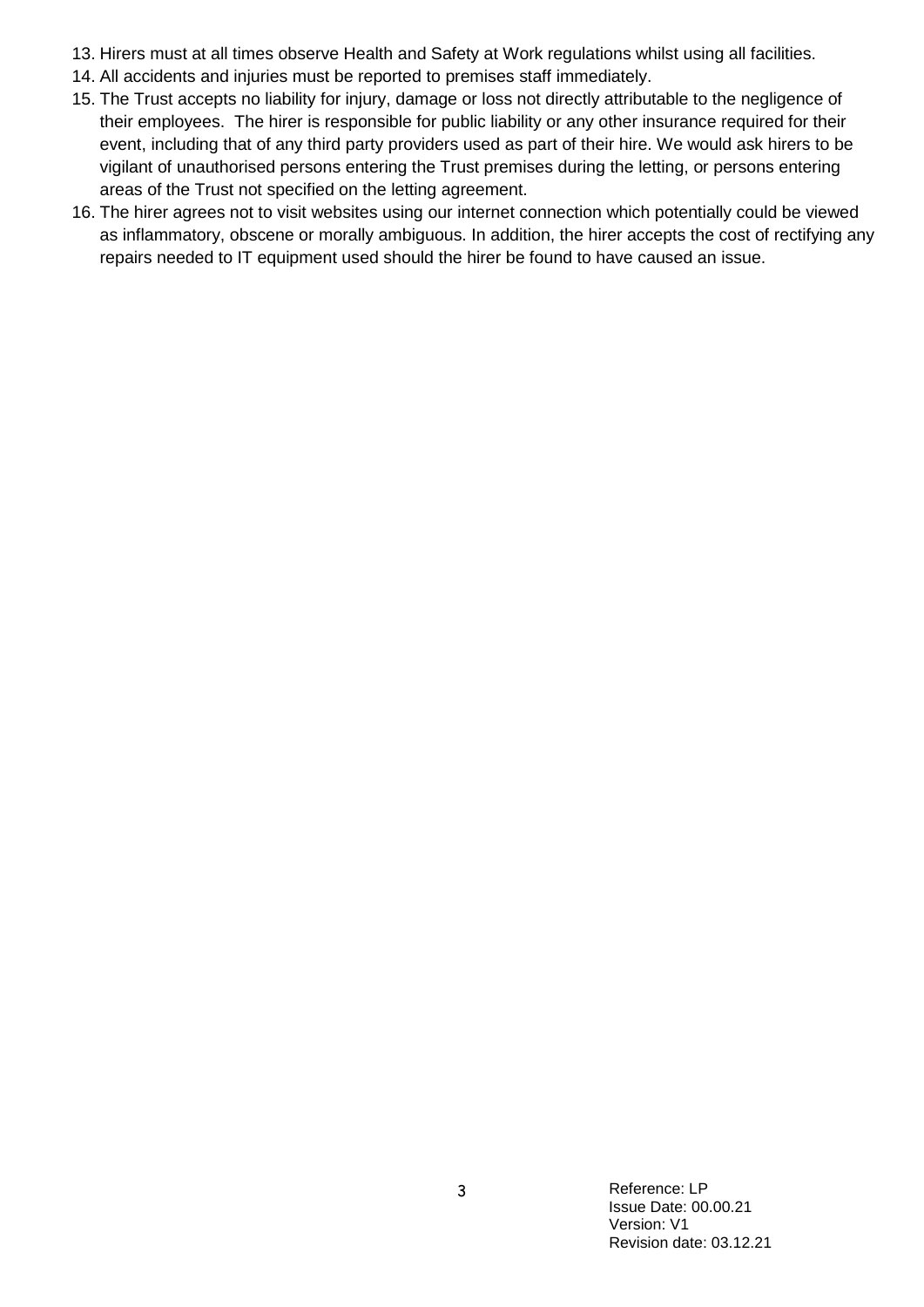# **Appendix B**

# **MEETING ROOM BOOKING FORM**

## **Contact Details:**

| Name:                   |  |
|-------------------------|--|
| Name of Company:        |  |
| <b>Contact Number:</b>  |  |
| Contact email:          |  |
| <b>Invoice Address:</b> |  |
| Order Number:           |  |

## **Room hire details:**

| Name of event:               |                                                                                                                    |        |              |
|------------------------------|--------------------------------------------------------------------------------------------------------------------|--------|--------------|
| Date Room Required:          |                                                                                                                    | Times: | From:<br>To: |
| Number of delegates:         |                                                                                                                    |        |              |
| Layout Required:             | Boardroom - Up to 26 delegates<br>Theatre - Up to 60 people<br>Cabaret - Up to 30 people<br>Other - Please specify |        |              |
| Any further<br>requirements? |                                                                                                                    |        |              |

# **Further information required:**

| Refreshments-                     | <b>Breakfast</b> | Tea/coffee/biscuits | Lunch Option 1 | Lunch Option 2 |
|-----------------------------------|------------------|---------------------|----------------|----------------|
| Time required:                    |                  |                     |                |                |
| Flip chart required:              | Yes/No           |                     |                |                |
| Projector and<br>screen required: | Yes/No           |                     |                |                |
| Any further<br>requirements?      |                  |                     |                |                |